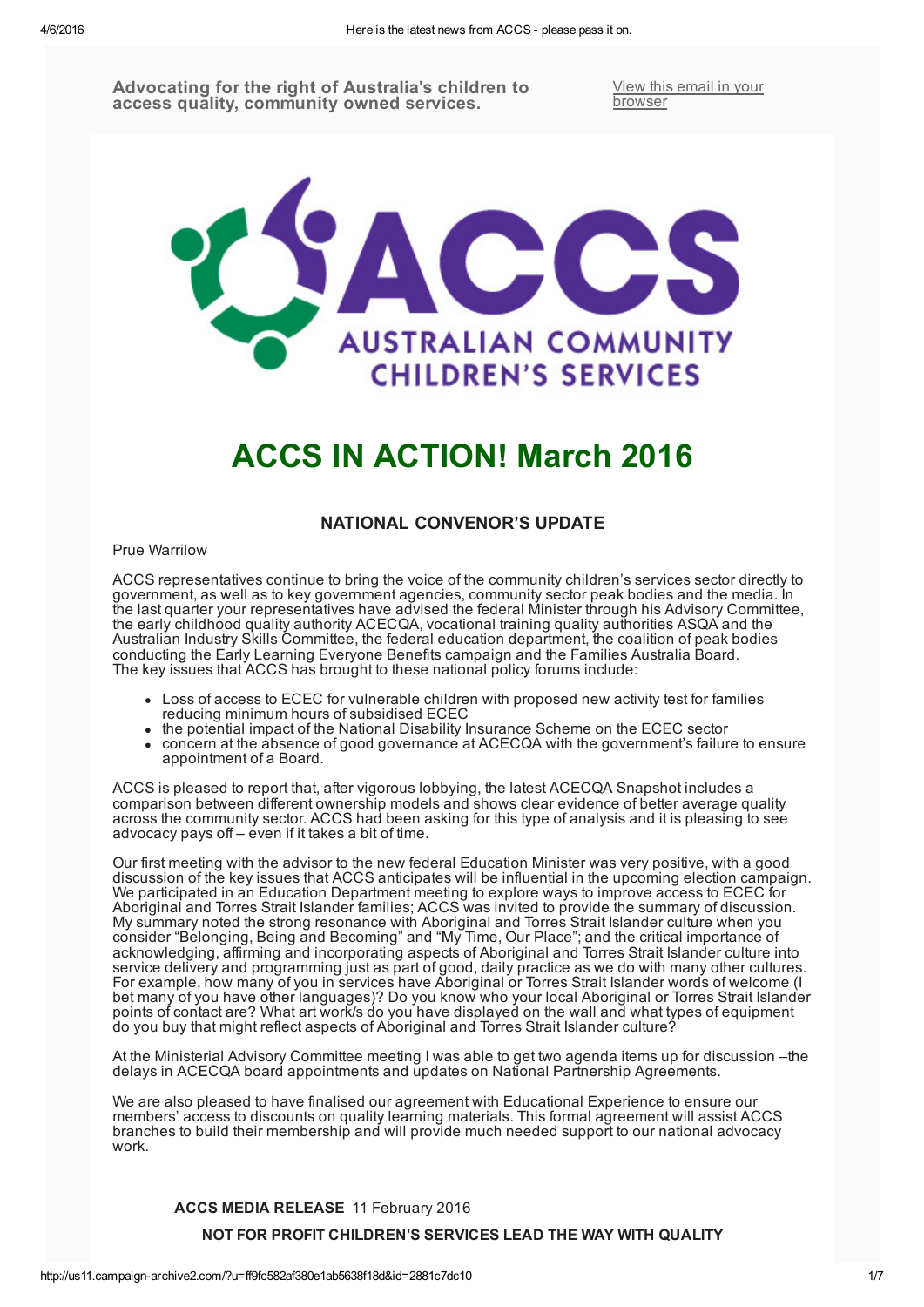Tomorrow for the first time ever the national quality authority will reveal how not-for-profit child care stacks up against its commercial competitors.

As the national peak body for the community not-for-profit sector, Australian Community Children's Services (ACCS) is not surprised that this report shows substantially better quality in the community sector.

Prue Warrilow, National Convenor of ACCS said today 'We have always known that on average, not-forprofit services provide higher quality early learning and care for Australia's children.'

'Our members have no competing interests about where the money goes. It is directed towards the best care and learning experiences for children.'

The Australian Children's Education and Care Quality Authority *NQF Snapshot for Q4 2015* is the first to provide quality rating results by provider management types, such as private for profit, private not for profit, schools and government managed. It will show that:

Three-quarters of not-for-profit children's services are meeting or exceeding the national quality standard – compared with 60% of commercial services ('private for profit')

Nearly forty percent of not-for-profit children's services are operating at quality standards higher than the minimum required – while only 4% of commercial services meet this higher standard

'The quality standards set by ACECQA are based on strong evidence of what is good for children's learning and development.' Ms Warrilow said. 'Families must have the choice of good quality not-forprofit services Governments can support this by investing in capital for new buildings so every community can have a not-for-profit option.'

# VOCATIONAL EDUCATION UPDATE

### Update on Australian Industry and Skills Committee (AISC)

Brian Newman, ACCS Representative and Interim Chair, Children's and Youth Services Industry Reference Committee

The way the Federal Government organises around the Vocational Education and Training (VET) system is undergoing significant change with the aim of making training more responsive to the needs of industry. Industry Skills Councils, which oversaw the development of Training Packages across all work areas were abolished at the end of 2015 and have been replaced with a new structure. The Australian Industry and Skills Committee has been established and under it sit a large number of Industry Reference Committees (IRC). Looking after each IRC is one of a number of organisations who successfully tendered to services various sectors.

Early Childhood sits within the Children's and Youth Services IRC. SkillsIQ is the organisation looking after most of the community services and health sector. In the past, the Industry and Skills Committees advised on the development of the new Early Childhood Education and Care Training Package, the new Industry Reference Committee hasn't had much activity since it was formed. This is because the Community Services and Health Industry Skills Committee had a Training Package Advisory Group (TPAG) that dealt with the more detailed issues around training development. This layer no longer exists, and now the IRC will be expected to do all the work of overseeing consultation with industry and development of review of training.

As I was part of the IRC and the TPAG I ended up being made interim Chair of the new Children's and Youth IRC. The IRC has people on it from government, industry, unions, sector organisations etc, and one of the initial tasks will be to ensure that the group is broadly representative of all those with an interest in the sector. The group is meeting for the first time later this month. At this meeting a permanent Chair will be elected and a work plan will be presented that sets out what work SkillsIQ will do for the IRC over the coming year.

The critical issues around industry training continue to be the quality of training and the requirements for on-the-job experience causing the greatest concern. At a recent meeting of the AISC, the Australian Skills Quality Authority (ASQA) again strongly criticised the quality of some VET training, particularly around length and quality of courses. But there didn't seem to be any way to address these concerns as it seems that government sets parameters around competency based training and setting a minimum length of a course doesn't 'fit' within that framework.

Much uncertainty still surrounds how the new structures will work – in my view, this is another example of government wanting change without really thinking out how it will work. There are important questions around legal liability and representation that have not been resolved yet, and how the IRC will consult and review training is still unclear. Organisations like ACCS are expected to make their staff available as representatives, with travel costs paid but no sitting fees, which makes it hard for small organisations to maintain representation. It is much easier for larger organisations to build this work into their structures. I think it is critically important for the not-for-profit sector to be strongly represented, as we are the drivers of quality. NOSHSA is also represented on the Committee so we have a strong ally. ACCS' voice in the development of the Training Package did have an influence and we must ensure that our sector's interests are dominated by quality and not profit, and that the quality of training is improved.

ASQA and ACECQA Industry Engagement with Providers of Early Childhood Education and Care Kim Bertino, ACCS National Secretary

The Australian Skills Quality Authority (ASQA) and Australia Children's Education and Care Quality Authority (ACECQA) invited representatives from peak organisations and direct service providers to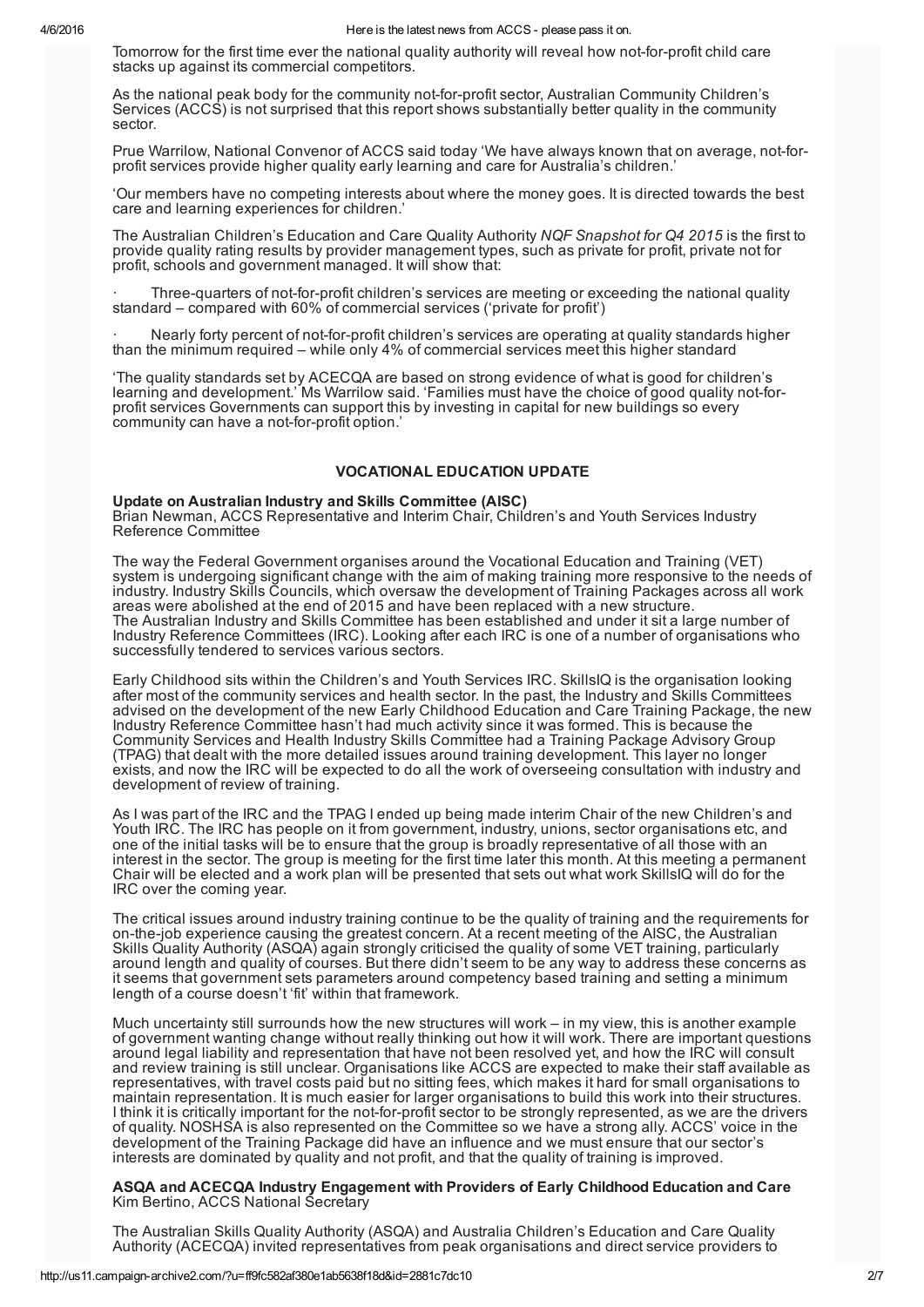#### 4/6/2016 Here is the latest news from ACCS please pass it on.

meet and discuss several key issues related to the recent ASQA report on the strategic review of ECEC.

The main issues discussed were:

- how to better support the ECEC sector to report poor quality training
- how to increase engagement between ASQA, ACECQA and the sector
- challenges in the system of work placements for students

ASQA referred to the importance of understanding the concerns of the sector about the quality of training and assessment provided by registered training authorities (RTOs) and of how to monitor and track those RTOs who are not meeting the auditing standards.

ASQA discussed mechanisms for providing feedback directly to ASQA that would provide an alert system. Discussion ensued and it was agreed that there needed to be additional information disseminated to the sector regarding the process and that engagement between ASQA, ACECQA and the sector was important to facilitate this process.

Sector representatives alerted ASQA to a number of other factors affecting the quality of training, including the provision of work placement opportunities in the ECEC sector, the limitations on services to host students, the length and quality of placements which impinge on the quality of the experience for students and ECEC staff.

ASQA will develop a set of questions that they would like disseminated through the ECEC networks in order to better understand these sector concerns. ACCS will circulate the questions to members as soon as they are available.

ASQA will continue to monitor RTOs through the existing auditing process.

ASQA provided contact details for the ASQA Industry Engagement team for further information contact Ms Sheree Price, Industry Engagement Officer at [industryengagement@asqa.gov.au](mailto:industryengagement@asqa.gov.au) or (07) 3223 1026.

# SPONSORSHIP FROM EDUCATIONAL EXPERIENCE

ACCS is pleased to re-establish our relationship with Educational Experience. As in years past, financial members of ACCS can now get a 20% discount on all purchases by quoting the 2016 access code that was emailed to branches in early March.

If you are a financial member and you haven't received the code, please contact your branch convenor or email [secretariat@ausccs.org.au](mailto:secretariat@ausccs.org.au) for assistance.

In addition to the discount, ACCS receives additional support from Education Experience for our work as the national voice of the community children's services sector.

Please let your colleagues know that by joining ACCS they receive this discount while supporting ACCS to advocate for the right of Australia's child to access high quality, not for profit, community children's services.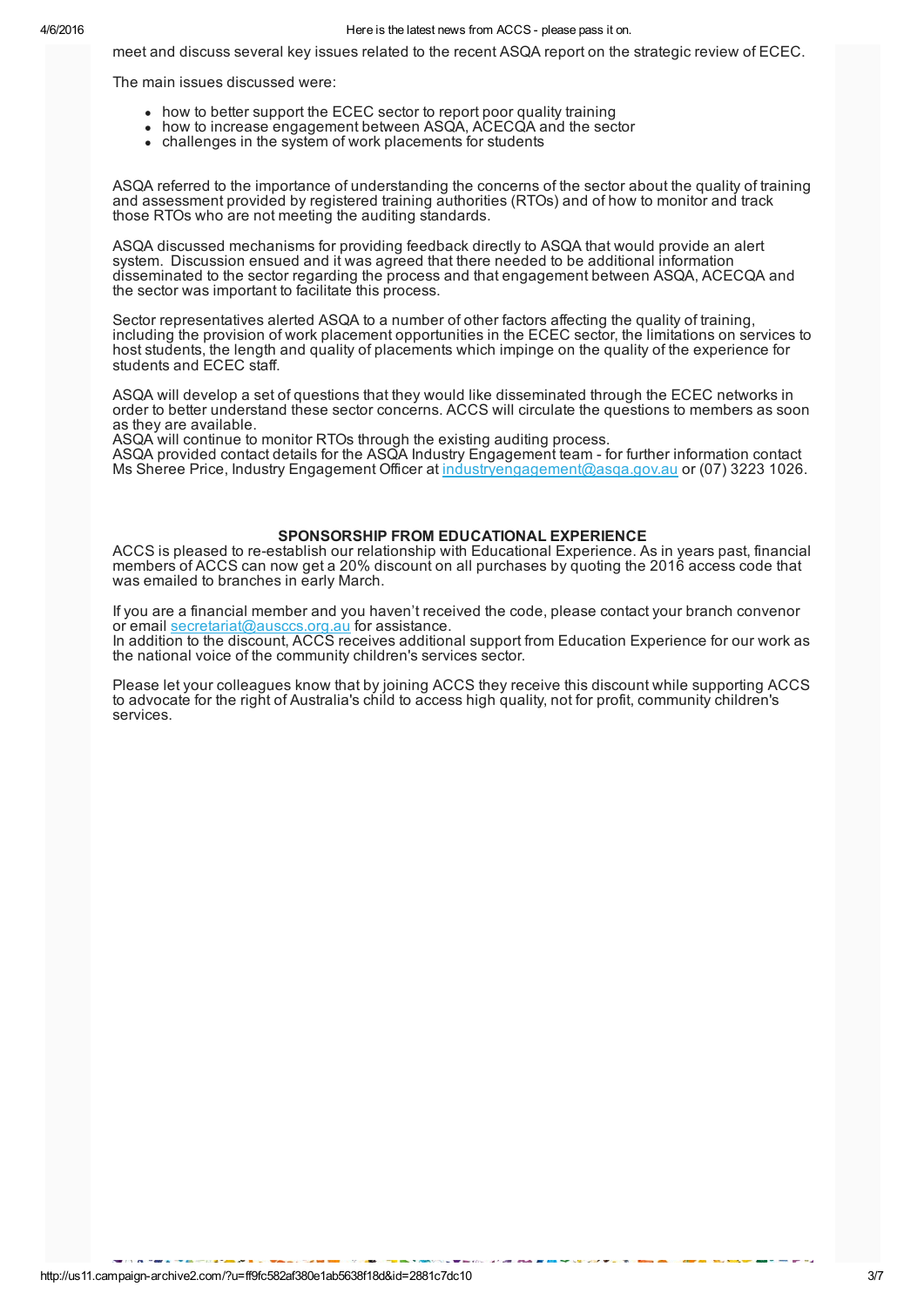

All ACCS members receive 20% discount on catalogue prices on all orders. You will also not pay more than \$9\* freight on any order.



Engage with nature with Ed & Cate Naturals. Foster children's creativity and imaginative play with these sustainable products. Exclusive to Educational Experience.



ED & CATE NATURAL WOODEN TREE<br>BLOCKS SET OF 50 (396200) · Inspires creativity and imagination

- . Australian made from River Red Gum trees
- · Smooth texture with no sharp edges

ED & CATE BAMBOO CHANNELS 40 PIECES (449584) . Great for indoor use or with sand and water · Engage children in construction

 $\omega$ To take advantage of these fantastic benefits please quote your ACCS promotional code recently sent to all members. Please contact<br>secretariat@ausccs.org.au if you have not

 $990v$ 

received your code. Contact your dedicated account coordinator Libby DeVenny on (02) 4923 9217 or email<br>keyaccounts@edex.com.au, quoting your<br>promotional code, product codes, required

quantities and contact details. Have you received your 2016 Learning

Resource catalogue? Contact Libby DeVenny<br>at keyaccounts@edex.com.au or order one today

Resource specials not available online

educational experience

s<br>we to ACCS members. Offer ends April 29th 2016. \*Price atc

# WHAT IS HAPPENING IN ACCS BRANCHES

#### Tasmania Zoe Manning

The top three issues and challenges facing community children's services in Tasmania are:

- Draft of the Education Act review has been announced which will see a reduction in the school starting age to 4 y 6 m on 1<sup>st</sup> January. This will mean that children will be accessing preschool – known in Tasmania as Kindergarten at 3 y 6 m. UA money goes to schools and all kindergartens programs are run in schools. At present the majority of Kindergartens and preps do not have early childhood qualified teachers.
- Potential over supply with numerous new (mostly private for profit) services opening, especially  $\bullet$ if the reduction in the school starting age
- Recruiting and retaining qualified and experienced educators. Also the demise of the unqualified mature age educator willing to do short shifts/ lunch covers since the introduction of the minimum cert 3 qualification.Key successes for community children's services in Tasmania:

Key successes for community children's services in Tasmania are that generally community children's services have an overall better than average NQS rating and low turnover of staff. And we are still here! Unfortunately the state government is doing very little about children's services policy. All focus and funding going to the Early Years sector in the Education Department.

# Western Australia

Sally and Josique

The top three issues & challenges facing community children's services in WA are:

- the rate of assessment; only half the services across WA have been assessed. The original intentions of ensuring services who failed or performed poorly under 'accreditation' appear not to have been followed. There are concerns as to the availability of access to quality for children and families with the 'quality' gap increasing between NFP and private services.
- access to and the retention of ECT's and the opportunities for diploma and ad diploma to affordably further their education.
- the declining number of members to Carewest/ACCS, sustainability of our peak body.

Key successes for community children's services in WA are:

- slowly increasing in quality since the implementation of the NQF, in particular community based/ NQF sector
- higher ratios of diploma qualified educators.
- organisation of a sub-committee, dedicated to investigate and improve membership numbers.

The WA government is doing about children's services policy nothing that we are aware of.

# VICTORIA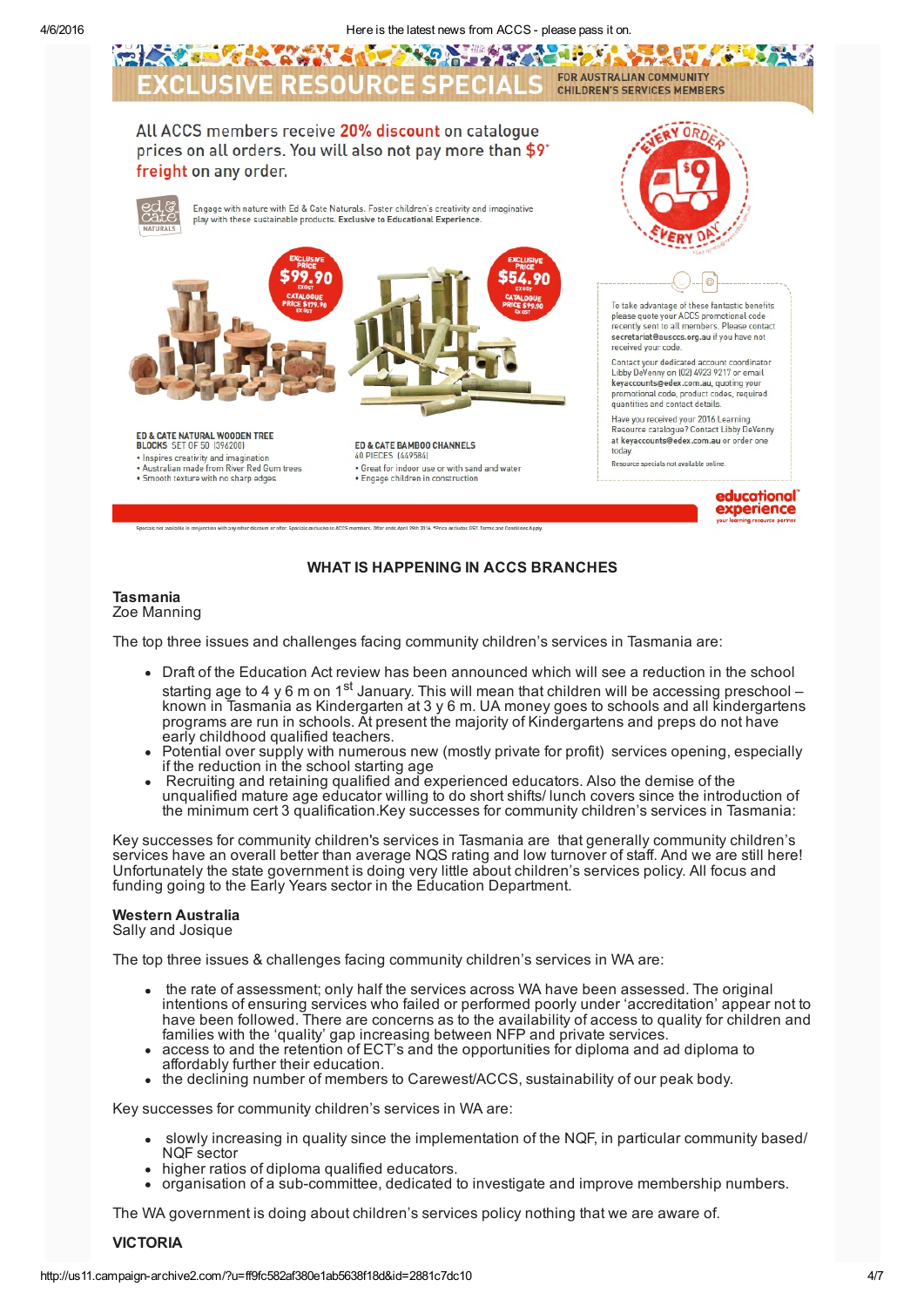Linda Davison & Lynn Turner

The top three issues & challenges facing community children's services in Victoria are:

- Child Safe Standards this year the sector needs to look at incorporating these new standards into practices, policies and procedures. The aim is to drive cultural change in organisations so that protecting children from abuse is embedded in everyday thinking and practice.
- 1:11 ratio which has been introduced at start of this year for 36 months to preschool age some services (mainly sessional kindergartens) have been given waivers for this year.
- Catholic Archdiocese advising parish priests to get out of operating OSHC services at Catholic schools and to outsource them instead.
- Community owned children's centres on TAFE land and that land being sold

The key successes for community children's services in Victoria:

- Peak bodies, parents & early childhood professionals from community children's services contributed ideas and opinions about opportunities to improve Victoria's early childhood system via the Education State Early Childhood consultation in late 2015.
- Community owned sector is doing better with Assessment and Rating than the private sector

What the Victorian government is doing about children's services policy:

Child Safe Standards - To create and maintain a child safe environment, organisations that provide services for children must have:

- strategies to embed an organisational culture of child safety, including through effective leadership arrangements
- a child safe policy or statement of commitment to child safety
- a code of conduct that establishes clear expectations for appropriate behaviour with children
- screening, supervision, training and other human resources practices that reduce the risk of child abuse by new and existing personnel
- processes for responding to and reporting suspected child abuse
- strategies to identify and reduce or remove risks of child abuse
- strategies to promote the participation and empowerment of children.

Education State Early Childhood Community Engagement key findings report has been released. The Government is currently considering the consultation findings, to inform the Education State Early Childhood Reform Plan - to be released later in 2016.

*No Jab No Play* legislation requires all children enrolling in early childhood education and care services to be up to date with their vaccinations or to have an approved exemption. This includes long day care, kindergarten, occasional care and family day care.

# NSW

Kim Bertino/Prue Warrilow

The top three issues & challenges facing community children's services in NSW are:

- Affordability and accessibility to preschool , lack of funding by NSW Government, NSW the most underfunded in Australia by State Government
- Secure of tenure in Council operated buildings; many Council re-tendering of community based services and/or charging commercial rent which is making these services unviable.
- Expansion of for profit sector in urban areas, strong marketing around premium product offerings.

The key successes for community children's services in NSW are:

- NQS ratings higher in not for profit sector than for profit
- Continued advocacy to Government regarding inequities in NSW Funding, raising awareness across State and Federal Government through meetings with Minister's Advisory and Government bodies
- Introduction of teacher accreditation by Board of Studies Teaching and Education Studies NSW

What the NSW government is doing about children's services policy:

- Opposition policy has indicated further spending in ECE, not yet tested, released recently at a not for profit based service.
- NSW Government introduced one-off funding to support university qualified teacher led programs for 4 year old children in ECE services

# ACCS NATIONAL SECRETARIAT - Supporting The National Council to Represent Community Children's Services

By the ACCS National Executive

ACCS is the voice of community children's services in national policy debates. In order to do this, it relies on the voluntary efforts of its National Executive, supported by the National Council, all of whom are drawn from your ranks as our members.

This work is supported by a modest budget made up primarily of fees paid by your branch to be part of the ACCS national advocacy work. So the Executive is keen to explain to you the value you receive from that part of your membership fees that go to fund the national advocacy work.

In addition to travel expenses for representatives to attend national meetings, the major expenditure is on a secretariat, which ensures that the National Council and the Executive can meet regularly,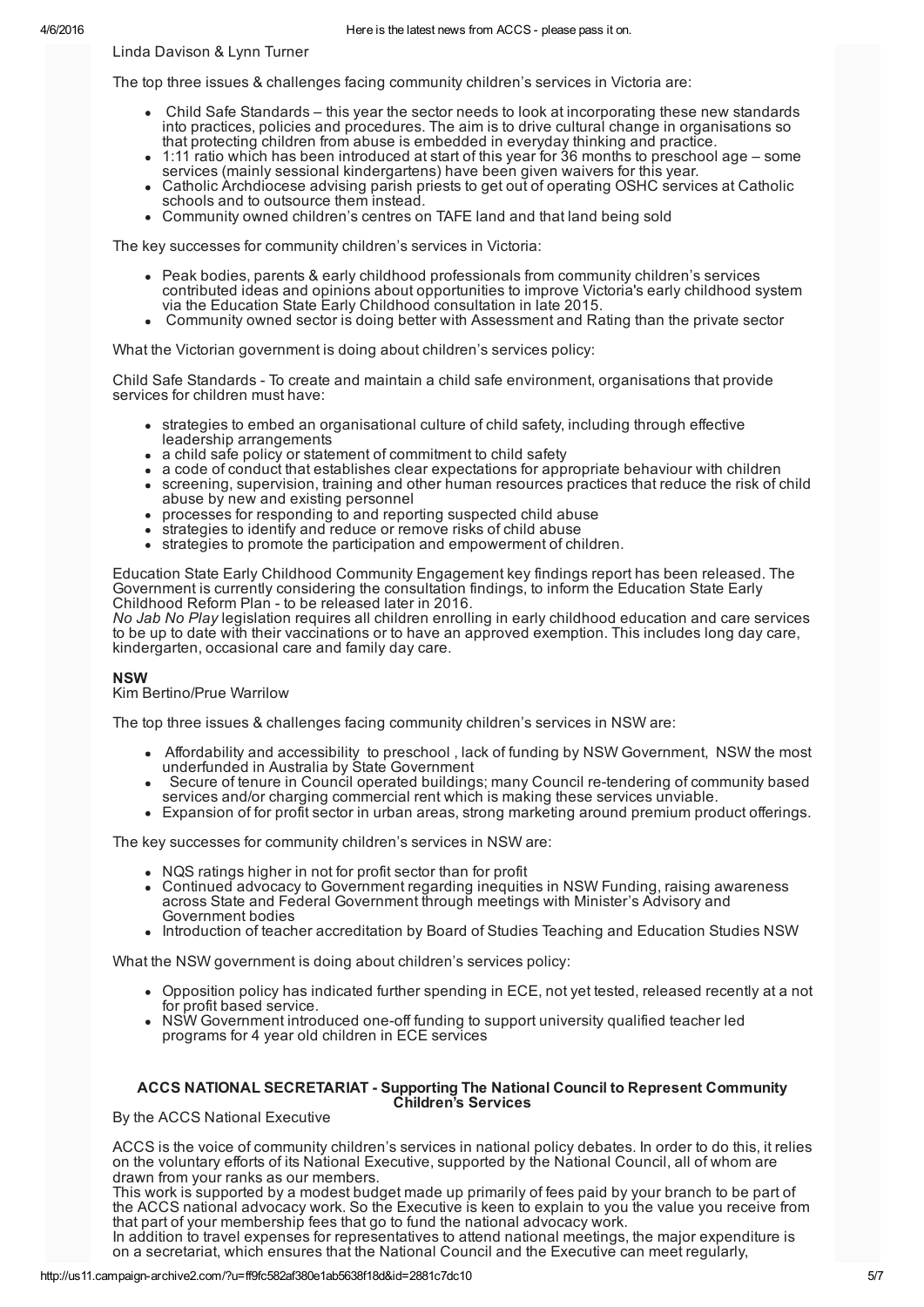communicate with members, with government and the media and other national peak bodies and contribute to policy debates.

## The role of the Secretariat

A formal Memorandum of Understanding sets out the scope of work of the Secretariat. In summary, this is to provide secretariat support for ACCS for an average of 2 hours per week through:

- Provision of infrastructure including electronic filing and storage of ACCS documentation and records
- Communications emails, correspondence, production of ACCS e bulletins
- Coordination of ACCS representation on external reference groups and consultative forums
- Coordination of submission preparation with ACCS Branches
- Advising the National Executive of any sponsorship and funding opportunities
- Coordination of campaigns as possible within agreed resources and as agreed

The Executive reviews the work of the Secretariat quarterly. In the last year the Secretariat has achieved:

- Fortnightly Executive meetings via Skype (except in periods where Exec members were not available such as over the summer break)
- Publication of three editions of *ACCS In Action* newsletter
- Administration of ACCS National Council meetings via Skype and one face-to-face meeting
- Re-establishment of the sponsorship agreement with Educational Experience
- Coordination of submissions to the Regulatory Impact Statement on the proposed Child Care Package and the subsequent Senate Inquiry
- Correspondence with the federal Minister
- Coordination of a media release on the ACECQA report highlighting the success of the community children's services sector in achieving quality
- Support to ACCS representatives in the VET training sector
- Co-ordinated ACCS research including finalisation of the report on the third wave of the Trends  $\bullet$ In Community Children's Services Survey (TICCSS)

There is more work to do - now we are working on re-establishing a national web site for ACCS to enhance our public profile and gearing up for a campaign to influence the children's policies of the major parties in the up-coming federal election. We are also seeking sponsorship for the next TICCS Survey.

# ACCS National Council Meeting

# ACCS MEMBERS IN ACTION

The ACCS National Council meets by Skype twice a year and face-to-face once a year. The first meeting for 2016 was held on 23 March with representatives from most states.

The major item of discussion was the ACCS policy platform for the up-coming federal election. We also started a discussion about the disturbing trend of what appears to be a widening gap in quality between services which are embracing the new Quality Framework and those who are not.

The next meeting with be the AGM in May and we are working towards holding a face-to-face meeting at the ECA Conference in Darwin in October.

# Branch Delegates

For information about how to join ACCS, contact the delegates in your state/territory. NSW

Prue Warrilow, National Convenor, [p.warrilow@familiesatwork.com](mailto:p.warrilow@familiesatwork.com) Kim Bertino, National Secretary, [Kim.Bertino@ku.com.au](mailto:Kim.Bertino@ku.com.au) **VIC** 

Linda Davison National Deputy Convenor, [clarendon.cc@kindergarten.vic.gov.au](mailto:clarendon.cc@kindergarten.vic.gov.au) Lynn Turner, [lturner@cccinc.org.au](mailto:lturner@cccinc.org.au) WA

Sally Griffiths, National Treasurer, sally.unicare@bigpond.com Josique Lynch, [joonccc@iinet.net.au](mailto:joonccc@iinet.net.au) Alisha Berry, [joonccc@iinet.net.au](mailto:joonccc@iinet.net.au)



*Copyright © 1996 ACCS, All rights reserved.*

Our mailing address is: PO Box 11 Northcote Plaza Victoria 3070